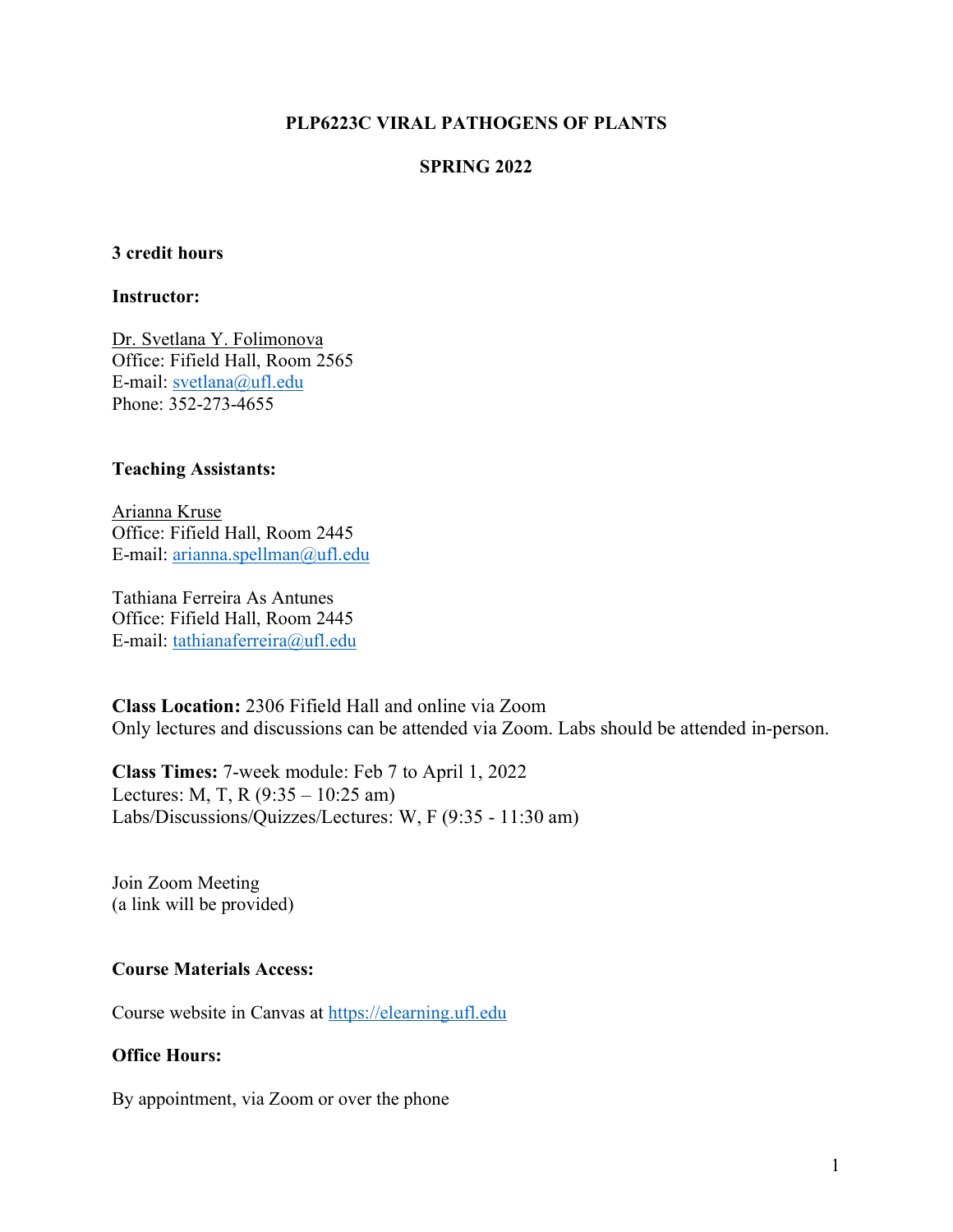#### **Course Overview:**

The course discusses most important principles and concepts related to viruses, with the main focus on viruses that infect plants. Those include virus classification, architecture, genome organization, replication, movement, cytopathology of virus infections, virus-host interactions, transmission, epidemiology, and evolution. The course also discusses principals of virus diagnosis and control measures. The course includes lectures, discussions, and laboratory sessions. Discussions will focus on research articles and virus case studies, which aim to advance the students' knowledge in plant virology. Wet laboratories are designed to give students handson experience and improve their understanding of the fundamental concepts being discussed in the course.

Each student will be expected to prepare and deliver one presentation. For the "Virus Case Study" presentation, each student will select a virus from a list provided by the instructor. Each student will prepare a comprehensive 12-15-minute PowerPoint presentation on the biology of the selected virus and its economic importance and deliver the presentation for the class (oral presentation) at a scheduled date. For this assignment, students will be expected to conduct the literature search (research papers). Upon delivery of their presentations, students are expected to be prepared to answer questions related to the presentation content as well as general questions related to the material learned in this course.

**Course Objectives:** through this course, students will:

- 1. Become familiar with most important principles and concepts related to viruses that infect plants;
- 2. Become familiar with the fundamental characteristics and biology of most economically important plant viruses;
- 3. Learn the experimental procedures and methods that are used in the plant virology research and plant virus diagnostics;
- 4. Improve professional skills, including skills in developing a scientific idea as well as in critical reading of scientific literature and presentation skills.

**Prerequisites:** Introductory courses in Plant Pathology, Genetics, and Biochemistry/Molecular Biology

| Week<br>No. | Date     | <b>Class type</b> | <b>Topic</b>            |
|-------------|----------|-------------------|-------------------------|
| M           | 02/07/22 | Lecture 1         | Course Introduction     |
| $\top$      | 02/08/22 | Lecture 2         | Introduction to Viruses |

#### **Course Schedule of Topics and Assignments:**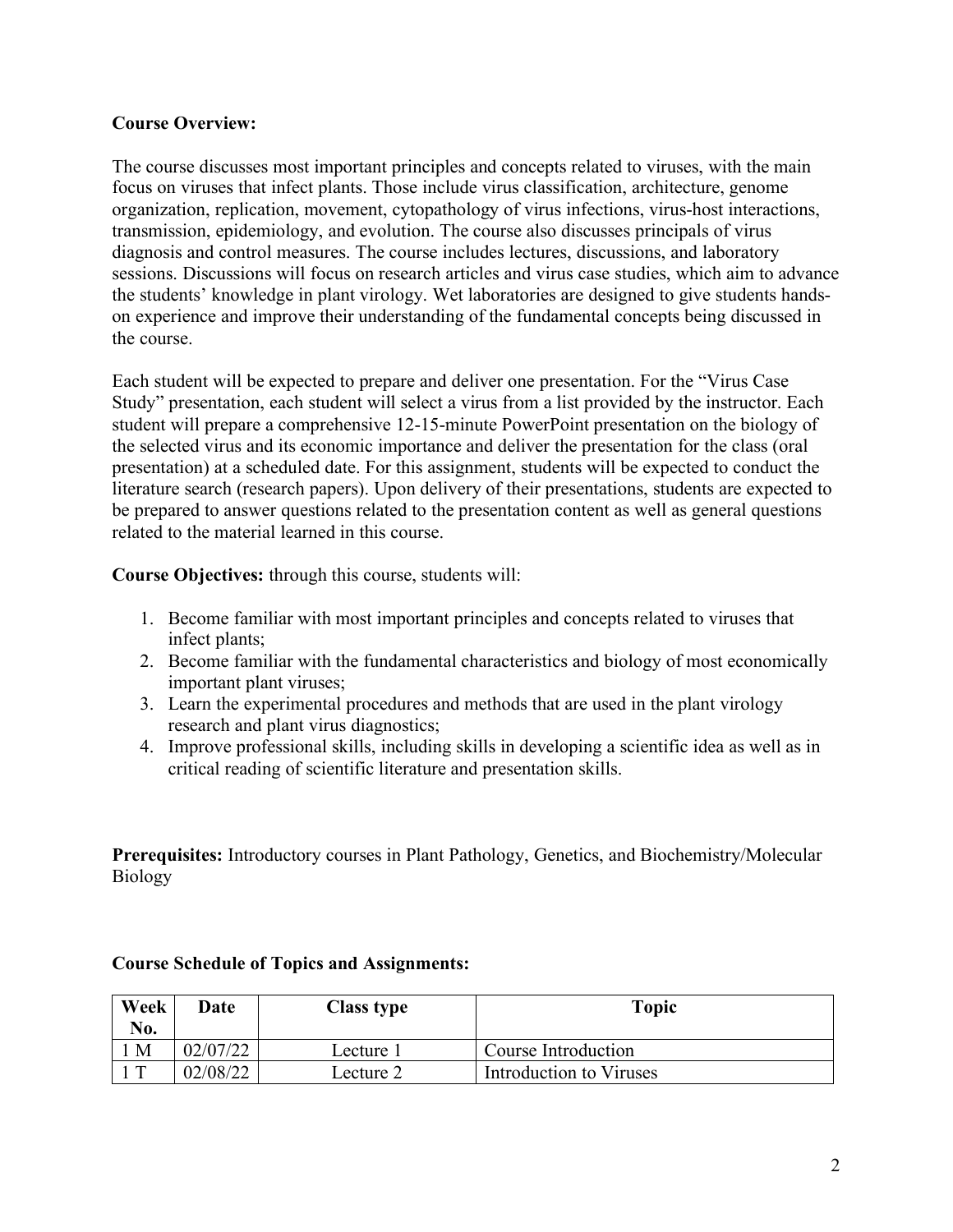| 1 W | 02/09/22  | No class meeting: work    | Are viruses alive?                                           |
|-----|-----------|---------------------------|--------------------------------------------------------------|
|     |           | remotely on your reading  |                                                              |
|     |           | assignment                | Required reading: Moreira and Lopez-                         |
|     |           |                           | Garcia (2009); Forterre (2016)                               |
|     |           |                           |                                                              |
|     |           |                           | Video with Dr. Vincent Racaniello                            |
| 1 R | 02/10/22  |                           | https://youtu.be/QD7YLLyh_HE                                 |
| 1 F | 02/11/22  | Lecture 3<br>Discussion   | Virus Classification<br>Are Viruses Alive? Discussion of the |
|     |           |                           | selected articles                                            |
|     |           |                           |                                                              |
|     |           |                           | Moreira and Lopez-Garcia (2009); Forterre                    |
|     |           |                           | (2016)                                                       |
| 2 M | 02/14/22  | Lecture 4                 | Architecture of Viruses                                      |
| 2T  | 02/15/22  | Lecture 5                 | Virus Infection Cycle                                        |
| 2 W | 02/16/22  | Lecture 6                 | <b>Outcomes of Plant Viral Infections</b>                    |
| 2R  | 02/17/22  | Lecture 7                 | Genome Organization and Expression I                         |
| 2F  | 02/18/22  | Quiz 1 and Lecture 8      | Genome Organization and Expression II                        |
| 3M  | 02/21/22  | Lecture 9                 | Viral Cycle of (+) RNA Viruses                               |
| 3T  | 02/22/22  | Lecture 10                | $(+)$ RNA viruses of plants; Expression of                   |
|     |           |                           | viral genomes I                                              |
| 3W  | 02/23/22  | Lab exercises             | Electron microscopy of viruses; sample                       |
|     |           |                           | preparation                                                  |
| 3 R | 02/24/22  | Lecture 11                | (+) RNA viruses of plants; Expression of                     |
|     |           |                           | viral genomes II                                             |
| 3F  | 02/25/22  | Quiz 2 and Lecture 12     | Viral Cycle of (-) RNA and dsRNA Viruses                     |
|     |           |                           | of plants                                                    |
| 4 M | 02/28/22  | Lecture 13                | Viral Cycle of plant DNA Viruses                             |
| 4 T | 03/01/22  | Exam I (no class meeting) | Take-home exam: your answers are due                         |
| 4 W | 03/02/22  | Lab Exercises             | 03/04/22 at 11:59 pm                                         |
|     |           |                           | Electron Microscopy of Virus Samples;<br>Visualization       |
| 4 R | 03/03/22  | Lecture 14                | Virus Movement within plant hosts: cell-to-                  |
|     |           |                           | cell movement                                                |
| 4 F | 03/04/22  | Lecture 15                | Virus Movement within plant hosts: long-                     |
|     |           |                           | distance movement                                            |
|     | $03/05 -$ | <b>NO CLASSES</b>         | <b>SPRING BREAK</b>                                          |
|     | 13/22     |                           |                                                              |
| 5 M | 03/14/22  | Lecture 16                | Virus Interactions with Plant Immunity                       |
| 5 T | 03/15/22  | Lecture 17                | RNA Silencing I                                              |
| 5 W | 03/16/22  | Lab exercises             | Virus inoculation: mechanical inoculation;                   |
|     |           |                           | Agrobacterium-mediated infiltration                          |
| 5 R | 03/17/22  | Lecture 18                | RNA Silencing II                                             |
| 5 F | 03/18/22  | Quiz 3 and Lecture 19     | Transmission of Plant Viruses                                |
| 6 M | 03/21/22  | Lecture 20                | Viroids                                                      |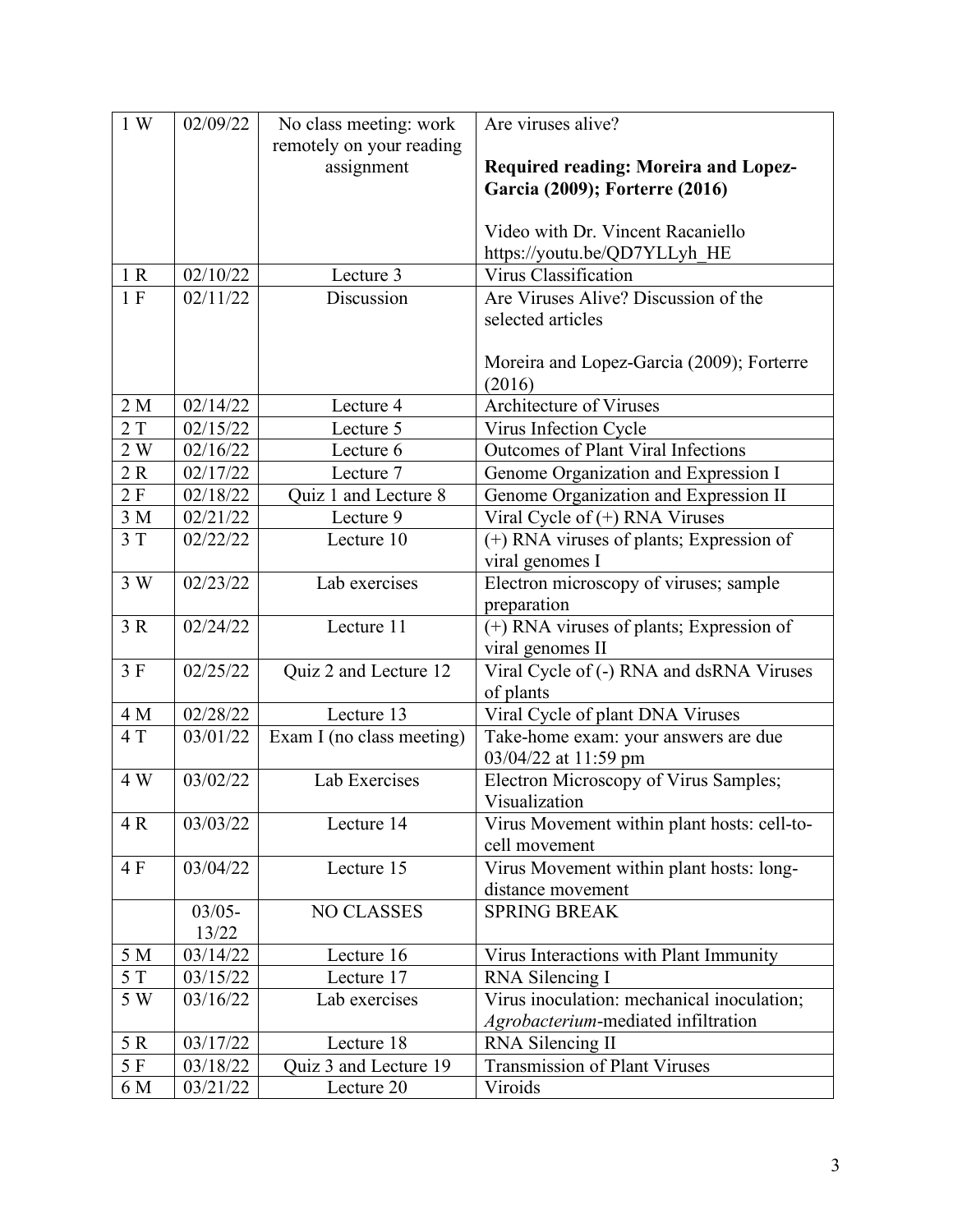| 6 T            | 03/22/22 | Lecture 21               | Satellite Viruses and Satellite RNAs        |
|----------------|----------|--------------------------|---------------------------------------------|
| 6 W            | 03/23/22 | Quiz 4 and Lab exercises | Observations of the outcomes of virus       |
|                |          |                          | inoculations (viral symptoms and movement)  |
|                |          |                          |                                             |
|                |          |                          | RNA silencing demonstration; Inoculation of |
|                |          |                          | plants with silencing inducers              |
| 6 R            | 03/24/22 | Lecture 22               | <b>Virus Evolution</b>                      |
| 6 F            | 03/25/22 | Lectures 23 and 24       | Diagnosis I and II                          |
| 7 <sub>M</sub> | 03/28/22 | Lecture 25 and Lab       | Plant viruses in agriculture and industry   |
|                |          | exercises                |                                             |
|                |          |                          | RNA silencing demonstration; Observations   |
|                |          |                          | of RNA silencing induction                  |
| 7T             | 03/29/22 | Student presentations    | Virus Case Study                            |
| 7 W            | 03/30/22 | Lab exercises            | Observations of RNA silencing progression   |
|                |          |                          |                                             |
|                |          |                          | Virus detection by ELISA                    |
| 7R             | 03/31/22 | Student presentations    | Virus Case Study                            |
| 7F             | 04/01/22 | Exam II                  | Final exam                                  |

**References for the Supplementary Reading Materials** (these articles are provided as pdf files on the course website in Canvas)**:**

Moreira D, López-García P. Ten reasons to exclude viruses from the tree of life. Nature Reviews Microbiology. 2009 Apr;7(4):306-11.

Forterre P. To be or not to be alive: How recent discoveries challenge the traditional definitions of viruses and life. Studies in History and Philosophy of Science Part C: Studies in History and Philosophy of Biological and Biomedical Sciences. 2016 Oct 1;59:100-8.

#### Additional literature resources:

These articles are provided as pdf files on the course website in Canvas and are suggested reading materials. Students may select and use some of those for their presentation assignment. Alternatively, students may use other appropriate articles of their choice.

#### **Potato viruses**

CABI,2020. Potato spindle tuber viroid (spindle tuber of potato). [Review by J. Th. J. Verhoeven]. In: Invasive Species Compendium. Wallingford, UK: CAB International. https://www.cabi.org/isc/datasheet/43659.

EPPO . Data sheet on Potato spindle tuber viroid. EPPO, Paris. Retrieved Jan 3, 2021, from https://gd.eppo.int/taxon/PSTVD0/documents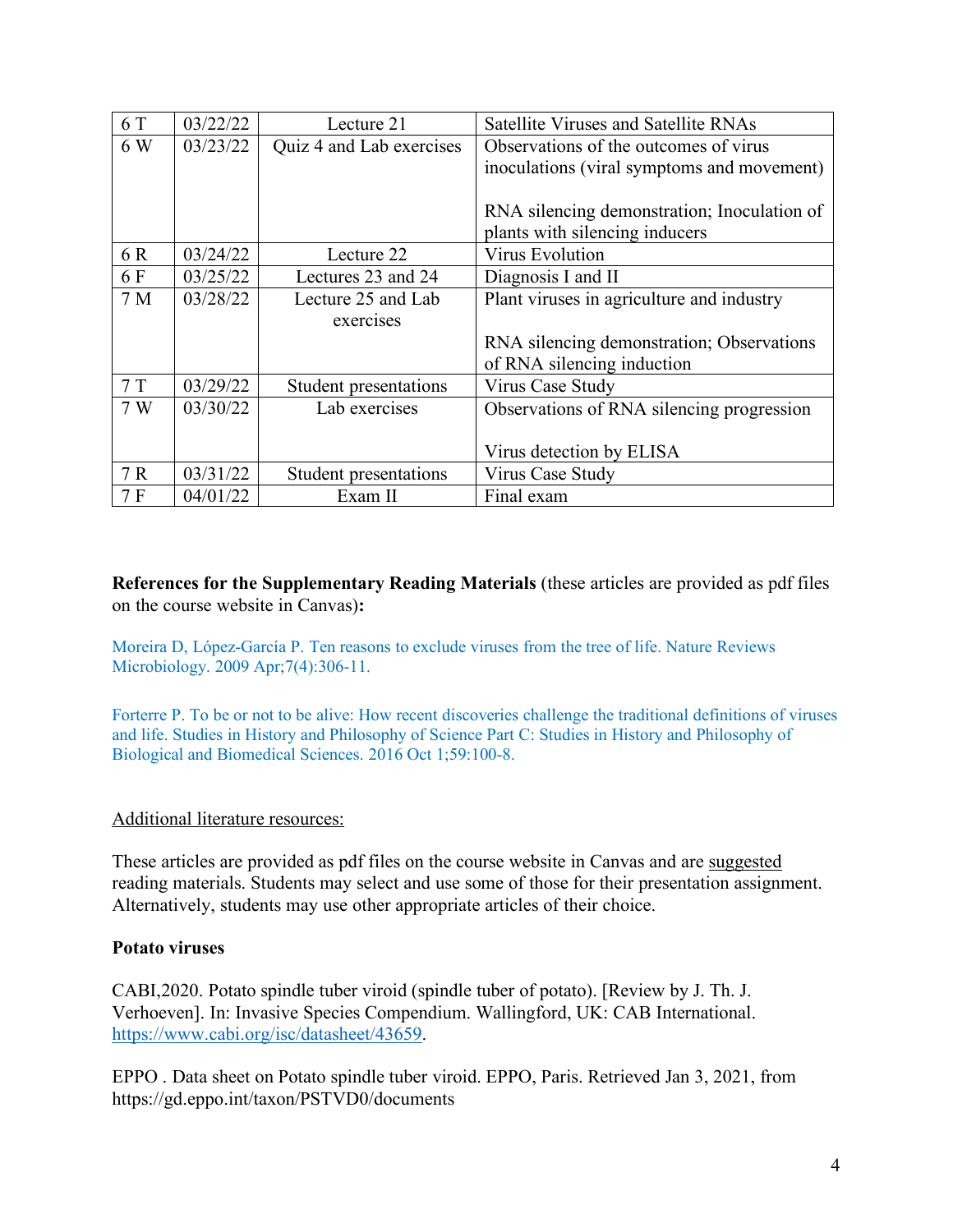EPPO. 2011. Potato spindle tuber viroid on potato. EPPO, Paris. Retrieved Jan 3, 2021, from https://gd.eppo.int/taxon/PSTVD0/documents

Frost K, and Ocamb C.M. 2020. Potato (Solanum tuberosum)-Potato Mop-Top Virus . Pacific Northwest Plant Disease Management Handbook. Retrieved Jan 3, 2021, from https://pnwhandbooks.org/node/3335.

Frost K, and Ocamb C.M. 2020. Potato (Solanum tuberosum)-Latent Viruses. Pacific Northwest Plant Disease Management Handbook. Retrieved Jan 3, 2021, from https://pnwhandbooks.org/node/3326.

Frost K, and Ocamb C.M. 2020. Potato (Solanum tuberosum)-Potato Virus Y. Pacific Northwest Plant Disease Management Handbook. Retrieved Jan 3, 2021, from https://pnwhandbooks.org/node/24021.

Hamm P.B, and Ocamb C.M. 2020. Potato (Solanum tuberosum)-Potato Leafroll Virus (Leaf Roll). Pacific Northwest Plant Disease Management Handbook. Retrieved Jan 3, 2021, from https://pnwhandbooks.org/node/3334.

Johnson D. Potato Leaf Roll. Washington State University Extension. Plant Disease EB1994E. Retrieved Jan 3, 2021, from https://pubs.extension.wsu.edu/potato-leaf-roll.

Kreuze J.F, Souza-Dias J.A.C, Jeevalatha A, Figueira A.R, Valkonen J.P.T, and Jones R.A.C. 2020. Viral Diseases in Potato. In: Campos H, Ortiz O. (eds) The Potato Crop. Springer, Cham.

Murray K, Jepson P, Sandlin I, Jensen A. 2020. Integrated Pest Management for Potatoes in Oregon, Washington and Idaho. OSU Extension Catalog EM 9275. Retrieved Jan 3, 2021, from https://catalog.extension.oregonstate.edu/em9275.

Northwest Potato Research Consortium: Potato Aphid (Macrosiphum euphorbiae) https://www.nwpotatoresearch.com/insects/potato-aphid-macrosiphum-euphorbiae

Northwest Potato Research Consortium: Green Peach Aphid (Myzus persicae) https://www.nwpotatoresearch.com/insects/green-peach-aphid-myzus-persicae

Northwest Potato Research Consortium: Potato Leaf Roll Virus https://www.nwpotatoresearch.com/diseases/potato-leaf-roll-virus

Northwest Potato Research Consortium: Potato virus Y https://www.nwpotatoresearch.com/diseases/potato-virus-y

Rondon S. 2012. Pest Management Strategies for Potato Insect Pests in the Pacific Northwest of the United States. In: Perveen F.K. (eds) Insecticides- Pest Engineering. IntechOpen.

## **Grapevine viruses**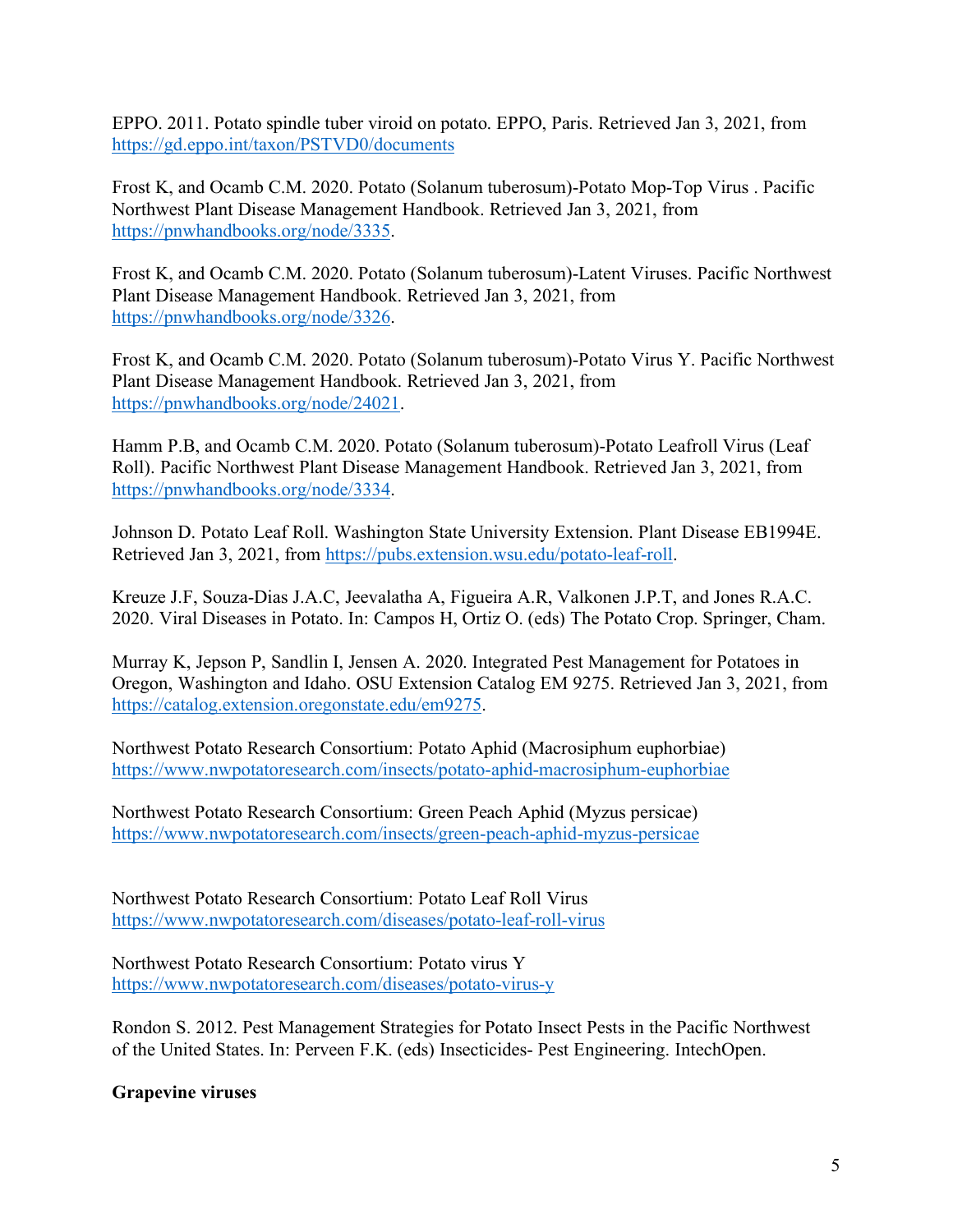Appel D, McBride S, and Alabi O. 2018. EPLP-041: Virus Disease Guide in Grapes. Texas A&M AgriLife Extension Service. Retrieved Jan 3, 2021, from https://www.agrilifebookstore.org/Virus-Disease-Guide-in-Grapes-p/eplp-041.htm

CABI,2020. Grapevine red blotch virus (grapevine red blotch virus). [original text by Marc Fuchs]. In: Invasive Species Compendium. Wallingford, UK: CAB International. https://www.cabi.org/isc/datasheet/120024

Golino D.A, Sim S.T, Gill R, Rowhani A. 2002. California mealybugs can spread grapevine leafroll disease. California Agriculture 56(6):196-201.

Grape-Grape mealybug. In: Hollingsworth, C.S. (Ed.).2021 Pacific Northwest Plant Disease Management Handbook. © Oregon State University. URL: https://pnwhandbooks.org/node/7447.

Grape (Vitis spp.)-Virus Diseases. In: Pscheidt, J.W., and Ocamb, C.M. (Senior Eds.). 2021 Pacific Northwest Plant Disease Management Handbook. © Oregon State University. https://pnwhandbooks.org/node/2788.

Jordan S. 2019. Ringspot Virus Decline. Retrieved Jan 3, 2021, from https://grapes.extension.org/ringspot-virus-decline/

Martin R, and Pscheidt J. Grape (Vitis spp.)-Grapevine Red Blotch Disease. In: Pscheidt, J.W., and Ocamb, C.M. (Senior Eds.). 2021 Pacific Northwest Plant Disease Management Handbook. © Oregon State University. https://pnwhandbooks.org/node/2776.

Miles L, Byrne J, Gillett J, Longstroth M, Isaacs R, and Miles T, 2020. Michigan Grape Facts: Managing Grapevine Leafroll Disease. Michigan State University Extension. Retrieved Jan 3, 2021, from https://www.canr.msu.edu/resources/michigan-grape-facts-managing-grapevineleafroll-disease.

Rayapati N, O'Neal S, Walsh D. 2008. Grapevine Leafroll Disease (EB2027E). Washington State University Extension. Retrieved Jan 3, 2021, from http://pubs.cahnrs.wsu.edu/publications/pubs/eb2027e.

Ricketts K.D, Gómez M.I, Fuchs M.F et al. 2017. Mitigating the Economic Impact of Grapevine Red Blotch: Optimizing Disease Management Strategies in U.S. Vineyards. Am J Enol Vitic. 68: 127-135.

Sudarshana MR, Perry KL, Fuchs MF. 2015. Grapevine Red Blotch-Associated Virus, an Emerging Threat to the Grapevine Industry. Phytopathology. 105(7):1026-32.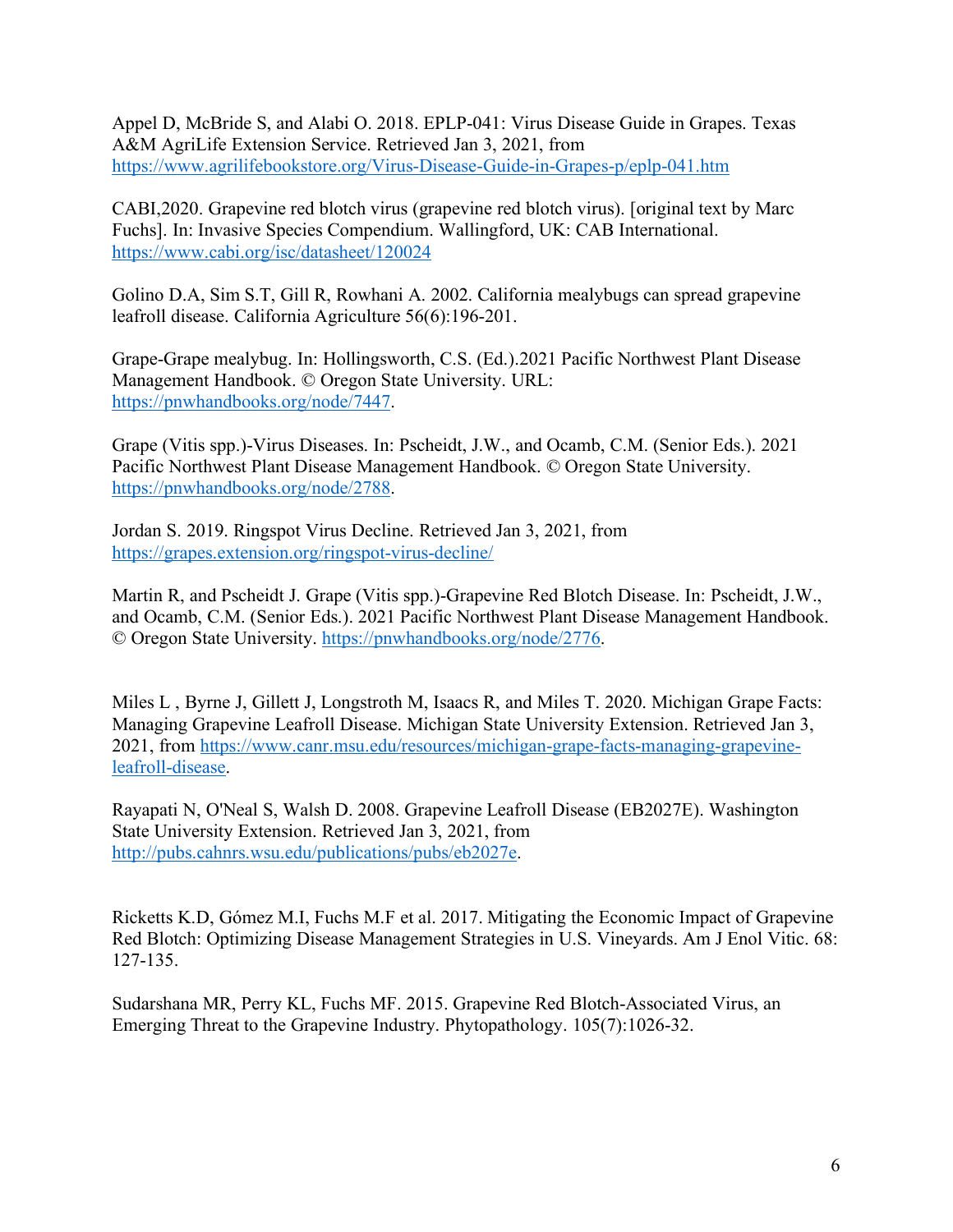Skinkis P.A. 2009. Field Monitoring for Leafroll Virus and Mealybug in Pacific Northwest Vineyards (EM 8985). Oregon State University Extension Catalog. Retrieved Jan 3, 2021, from https://catalog.extension.oregonstate.edu/em8985.

Walton V, Dreves A.J, Skinkis P, Kaiser C, Buchanan M, Hilton R, Martin B.R, Castagnoli S, and Renquist. S. 2009. Grapevine Leafroll Virus and Mealybug Prevention and Management in Oregon Vineyards (EM 8990). Oregon State University Extension Catalog. Retrieved Jan 3, 2021, from https://catalog.extension.oregonstate.edu/em8990.

## **Tomato viruses**

Adkins S. 2015. Thrips Vectored Tospoviruses. Berry Vegetable Times Winter 2015. Retrieved Jan 3, 2021, from https://gcrec.ifas.ufl.edu/publications-and-newsletters/berry-vegetable-timesarchives.

Baker C, and Adkins S. 2000. Peppers, Tomatoes, and Tobamoviruses. Florida Department of Agriculture and Consumer Services, Division of Plant Industry, Plant Pathology Circular No. 400.

Batuman O, Yilmaz S, Roberts P, McAvoy E, Hutton S, Dey K, and Adkins S. 2020. Tomato Brown Rugose Fruit Virus (ToBRFV): A Potential Threat for Tomato Production in Florida (PP360). Gainesville: University of Florida Institute of Food and Agricultural Sciences. Retrieved Jan 3, 2021, from https://edis.ifas.ufl.edu/pp360.

Dey K. 2019. Tomato brown rugose fruit virus (Tobamovirus, ToBRFV) (FDACS-P-02114). Florida Department of Agriculture and Consumer Services, Division of Plant Industry, Pest Alerts FDACS-P-02114. Retrieved Jan 3, 2021, from https://www.fdacs.gov/Divisions-Offices/Plant-Industry/Plant-Industry-Publications/Pest-Alerts.

Fonsah E.G, Yu C, Diffie S, Srinivansan R.B, and Riley D. 2018. Economic Productivity and Profitability Analysis for Whiteflies and Tomato Yellow Leaf Curl Virus (TYLCV) Management Options. Journal of Agriculture and Environmental Sciences. 7(1):. 1-9.

Funderburk J, Adkins S, Freeman J, Hutton S, Stansly P, Smith H, McAvoy G, Snodgrass C, Paret M, and Leppla N. 2018. Managing Thrips and Tospoviruses in Tomato (ENY859). Gainesville: University of Florida Institute of Food and Agricultural Sciences. Retrieved Jan 3, 2021, from http://edis.ifas.ufl.edu/in895.

Kurowski C.J. 2017. Tomato Disease - Field Guide. Seminis Vegetable Seeds. Retrieved Jan 3, 2021, from https://www.seminis-us.com/resources/download.

Luria N, Smith E, Reingold V, Bekelman I, Lapidot M, Levin I, Elad N, Tam Y, Sela N, Abu-Ras A, Ezra N, Haberman A, Yitzhak L, Lachman O, Dombrovsky A. 2017. A New Israeli Tobamovirus Isolate Infects Tomato Plants Harboring Tm-22 Resistance Genes. PLoS ONE 12(1): e0170429.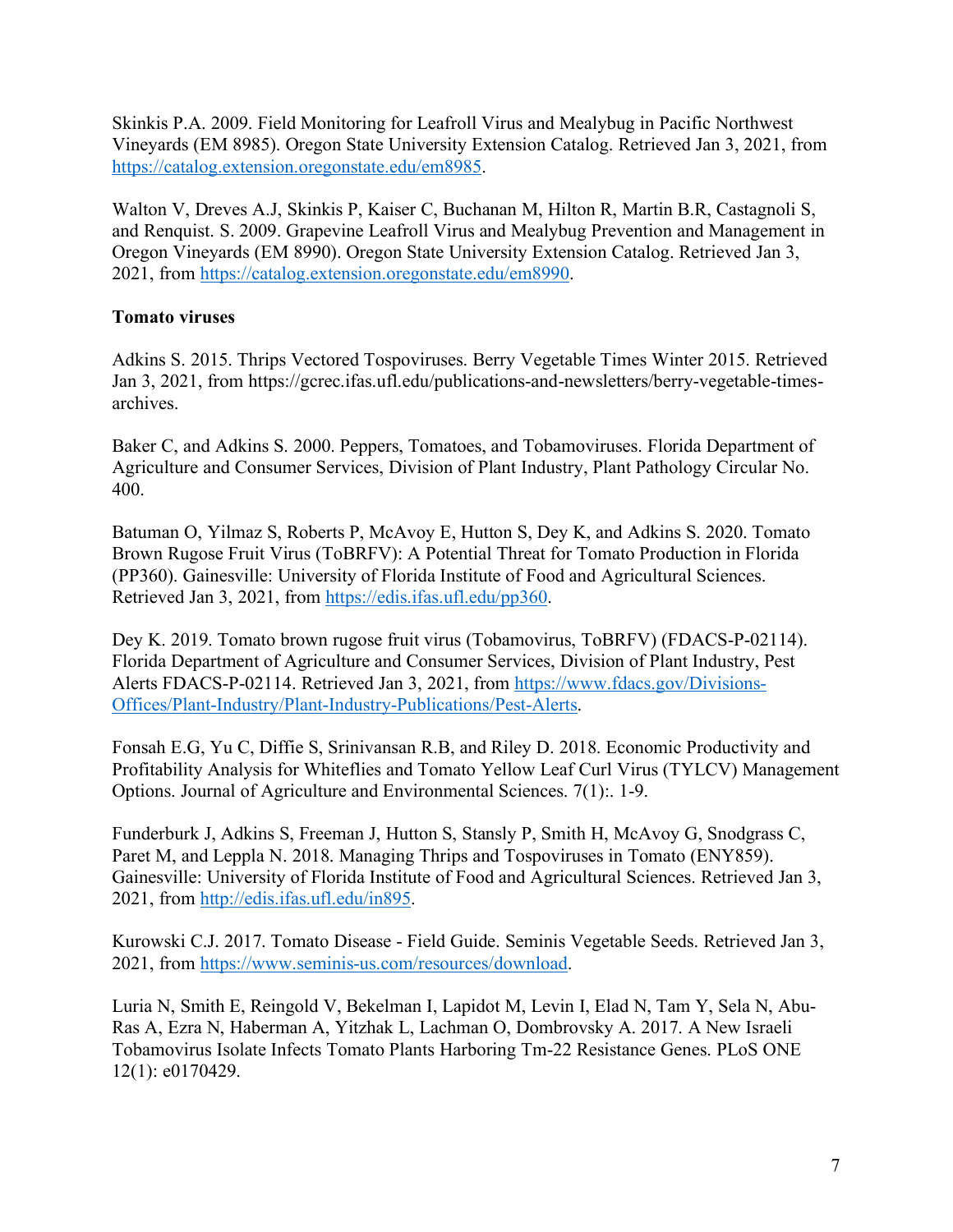Paret M, Pernezny K, and Roberts P. 2020. Disease Control for Florida Tomatoes (PPP35). Gainesville: University of Florida Institute of Food and Agricultural Sciences. Retrieved Jan 3, 2021, from https://edis.ifas.ufl.edu/vh056.

Polston J.E, Wood E, Palmateer A.J, and Zhang S. 2019. Tomato Chlorotic Spot Virus (PP306). Gainesville: University of Florida Institute of Food and Agricultural Sciences. Retrieved Jan 3, 2021, from https://edis.ifas.ufl.edu/pp306.

Smith H.A, Stansly P.A, Seal D.R, McAvoy E, Polston J.E, Gilreath P.R, and Schuster D.J. 2018. Management of Whiteflies, Whitefly-Vectored Plant Virus, and Insecticide Resistance for Tomato Production in Southern Florida ( ENY-735). Gainesville: University of Florida Institute of Food and Agricultural Sciences. Retrieved Jan 3, 2021, from http://edis.ifas.ufl.edu/in695.

#### **Sugarcane viruses**

Asinari, F., Pérez Gómez, S.G., Easdale, C. et al. 2020. Impact of yellow leaf virus on sugarcane commercial fields. Tropical plant pathology.

Beuzelin J.M, Cherry R.H, Nuessly G.S, and Sandhu H.S. 2019. Insect Management in Sugarcane (ENY-406).Gainesville: University of Florida Institute of Food and Agricultural Sciences. Retrieved Jan 3, 2021, from https://edis.ifas.ufl.edu/ig065.

Boukari W, Wei C, Tang L, Hincapie M, Naranjo M, et al. 2020. Lack of transmission of Sugarcane yellow leaf virus in Florida from Columbus grass and sugarcane to sugarcane with aphids or mites. PLOS ONE 15(3): e0230066.

CABI,2020. Sugarcane mosaic virus (sugarcane mosaic). [original text by Olufemi Alabi]. In: Invasive Species Compendium. Wallingford, UK: CAB International. https://www.cabi.org/isc/datasheet/49801

Harmon P. 2019. Mosaic Disease of St. Augustinegrass Caused by Sugarcane Mosaic Virus (PP313). Gainesville: University of Florida Institute of Food and Agricultural Sciences. Retrieved Jan 3, 2021, from https://edis.ifas.ufl.edu/pp313.

Hoy J. 2019. Field Crops: Sugarcane. In: Louisiana Plant Disease Management Guide. Retrieved Jan 3, 2021, from

https://www.lsuagcenter.com/portals/communications/publications/management\_guides/plant\_di sease\_guide/field-crops-sugarcane#title4.

Ring D, et al. Sugarcane – Commercial. In: Louisiana Insect Pest Management Guide. Retrieved Jan 3, 2021, from

https://www.lsuagcenter.com/portals/communications/publications/management\_guides/insect\_g uide/sugarcane.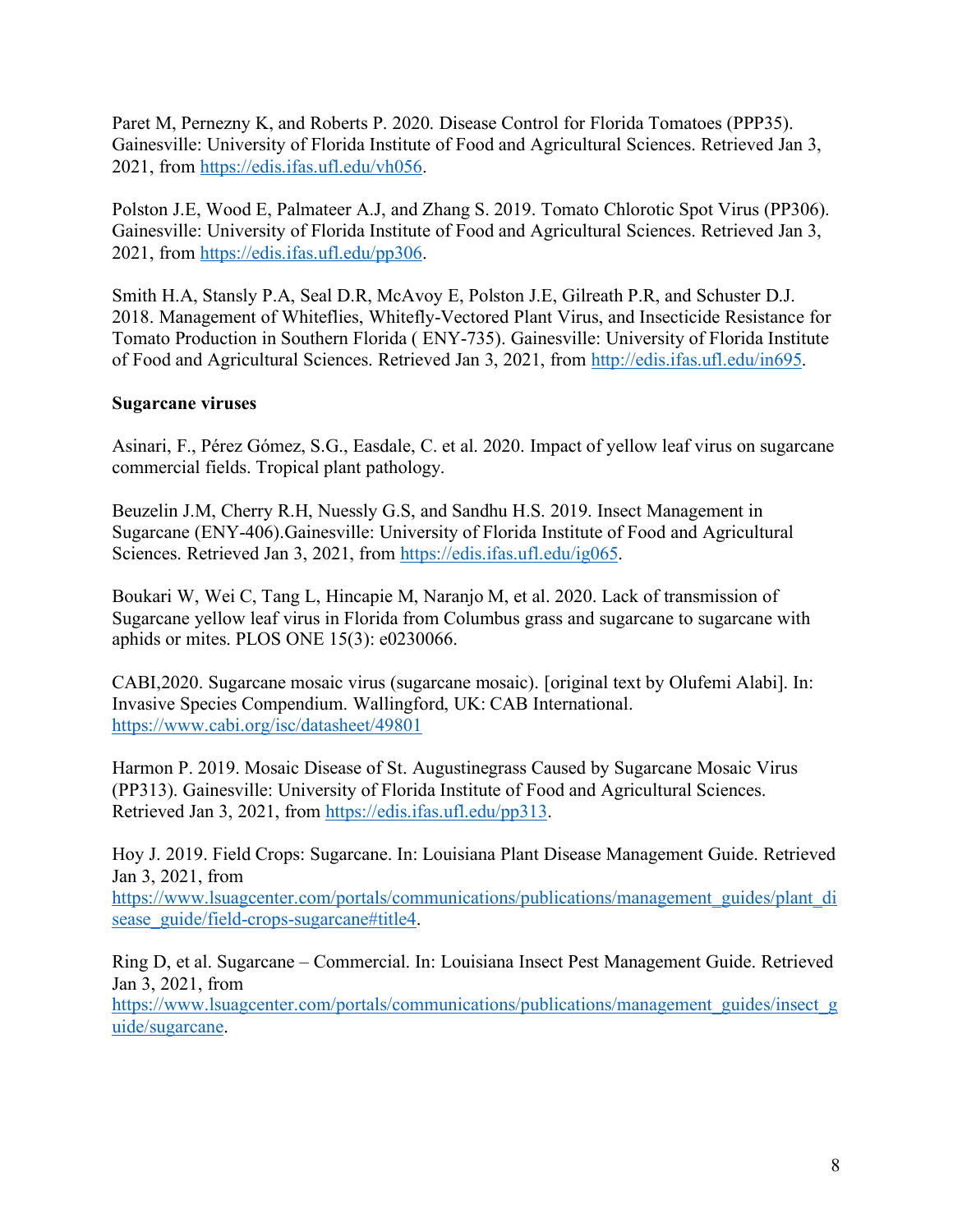Rott P, Odero D.C, Beuzelin J.M, Raid R.N, VanWeelden M, Swanson S, and Mossler M. 2018. Florida Crop/Pest Profile: Sugarcane (PI-171). Gainesville: University of Florida Institute of Food and Agricultural Sciences. Retrieved Jan 3, 2021, from https://edis.ifas.ufl.edu/pi207.

Viswanathan R, Parameswari B, Nithya K.2018. Molecular Characterization of Sugarcane Viruses and Their Diagnostics. In: Prasad R, Gill S.S, Tuteja N. (eds) Crop Improvement Through Microbial Biotechnology. Elsevier.

Wu L, Zu X, Wang S, Chen Y. 2012. Sugarcane mosaic virus e Long history but still a threat to industry. Crop Protection 42: 74-78.

## **Cotton viruses**

Avelar S, Ramos-Sobrinho R, Conner K, Nichols R.L, Lawrence K, and Brown J.K. 2020. Characterization of the Complete Genome and P0 Protein for a Previously Unreported Genotype of Cotton Leafroll Dwarf Virus, an Introduced Polerovirus in the United States. Plant Disease. 104(3):780-786.

Barman A, Toews M, and Roberts P. 2020. Sampling and Managing Whiteflies in Georgia Cotton. UGA Extension Circular 1184. Retrieved Jan 3, 2021, from https://extension.uga.edu/publications/detail.html?number=c1184.

CABI,2020. Cotton leaf curl Gezira virus (African cotton leaf curl begomovirus). [original text by Judith K Brown]. In: Invasive Species Compendium. Wallingford, UK: CAB International. https://www.cabi.org/isc/datasheet/13816.

CABI,2020. Cotton leaf curl disease complex (leaf curl disease of cotton). [original text by Judith K Brown]. In: Invasive Species Compendium. Wallingford, UK: CAB International. https://www.cabi.org/isc/datasheet/16813.

Funderburk J, Casuso N, Leppla N, and Donahoe M. 2016. Insect and Mite Integrated Pest Management in Florida Cotton (ENY-886). Gainesville: University of Florida Institute of Food and Agricultural Sciences. Retrieved Jan 3, 2021, from https://edis.ifas.ufl.edu/in1111.

Roberts P.M. 2020. Cotton: Cotton Insect Control. In: UGA Extension Special Bulletin 28 • Georgia Pest Management Handbook—2020 Commercial Edition. Retrieved Jan 3, 2021, from https://extension.uga.edu/programs-services/integrated-pestmanagement/publications/handbooks.html#commercial.

Sattar M.N, Kvarnheden1 A, Saeed M, Briddon R.W. 2013. Cotton leaf curl disease – an emerging threat to cotton production worldwide. Journal of General Virology. 94(4):695–710.

Vyavhare S, and Kerns D. 2019. 2019 Insect and Mite Pests Control Suggestions for Cotton (ENTO-090). Texas A&M AgriLife Extension Service. Retrieved Jan 3, 2021, from https://agrilifeextension.tamu.edu/library/farming/cotton-insect-control-suggestions.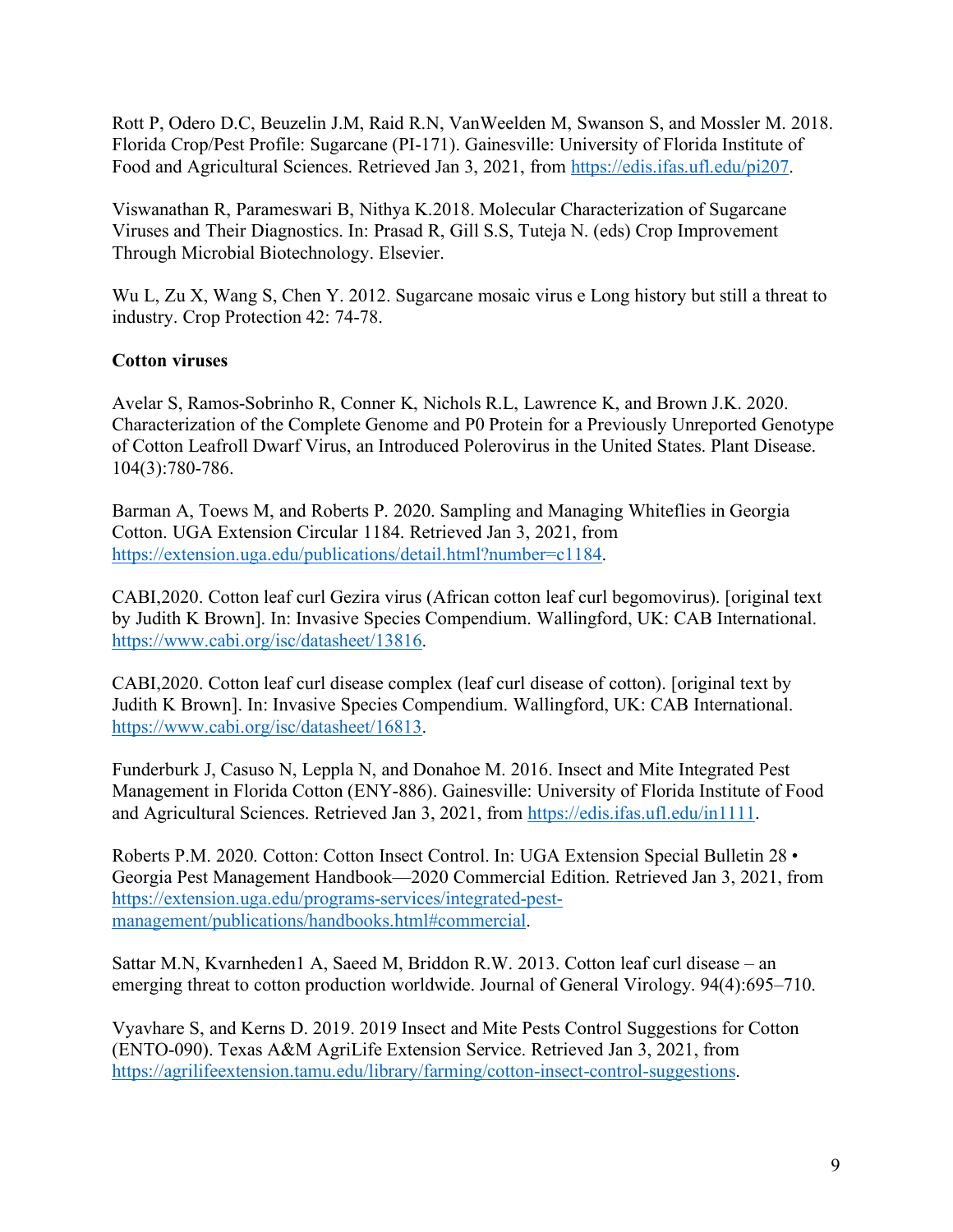## **Cucurbit viruses**

Ali A, Abdalla O, Bruton B, Fish W, Sikora E, Zhang S, Taylor M. 2012. Occurrence of viruses infecting watermelon, other cucurbits, and weeds in the parts of Southern United States. Plant Health Progress, (No.August), PHP-2012-0824-01-RS.

Baker C, Webb S, and Adkins S. 2008. Squash Vein Yellowing Virus, Causal Agent of Watermelon Vine Decline in Florida. Florida Department of Agriculture and Consumer Services, Division of Plant Industry, Plant Pathology Circular No. 407.

CABI,2020. Cucurbit aphid-borne yellows virus (Cucurbit aphid-borne yellows). [original text by Hervé Lecoq, Cécile Desbiez, and Alexandra Schoeny]. In: Invasive Species Compendium. Wallingford, UK: CAB International. https://www.cabi.org/isc/datasheet/110067

CABI,2020. Cucumber green mottle mosaic virus. [Updated by Webster C, and Jones R.]. In: Invasive Species Compendium. Wallingford, UK: CAB International. https://www.cabi.org/isc/datasheet/16951

CABI,2020. Squash leaf curl virus (leaf curl of squash). In: Invasive Species Compendium. Wallingford, UK: CAB International. https://www.cabi.org/isc/datasheet/15038.

Chitambar J. 2018. California Pest Rating for Cucumber Green Mottle Mosaic Virus. California Department of Food and Agriculture. Jan 3, 2021, from https://blogs.cdfa.ca.gov/Section3162/?p=4314

Damicone J, Brandenberger L. 2020. Watermelon Diseases (EPP-7679). Oklahoma State University Extension. Retrieved Jan 3, 2021, from https://extension.okstate.edu/factsheets/watermelon-diseases.html.

Falk B, Pitman T, Aegerter B, Ling K. USDA CGMMV Recovery Plan. Retrieved Jan 3, 2021, from

https://www.ars.usda.gov/ARSUserFiles/OPMP/NPDRS%20Recovery%20Plans/USDA%20CG MMV%20Recovery%20Plan%20V.2.pdf

Martini X, Webb S.E, Schuster D.J, Stansly P.A, Polston J.E, Adkins S, Baker C.A, Roberts P, Liburd O.E, Nyoike T, McAvoy E, and Whidden A. 2019. Recommendations for Management of Whiteflies, Whitefly-Transmitted Viruses, and Insecticide Resistance for Production of Cucurbit Crops in Florida (ENY-478). Gainesville: University of Florida Institute of Food and Agricultural Sciences. Retrieved Jan 3, 2021, from http://edis.ifas.ufl.edu/in871.

Menzel W, Maeritz U, Seigner L. 2020. First report of Cucurbit aphid-borne yellows virus infecting cucurbits in Germany. New Disease Reports 41, 1.

Natwick E.T, Stapleton J.J, Stoddard C.S. 2016. Melon Aphid. UC IPM Pest Management Guidelines: Cucurbits. UC ANR Publication 3445.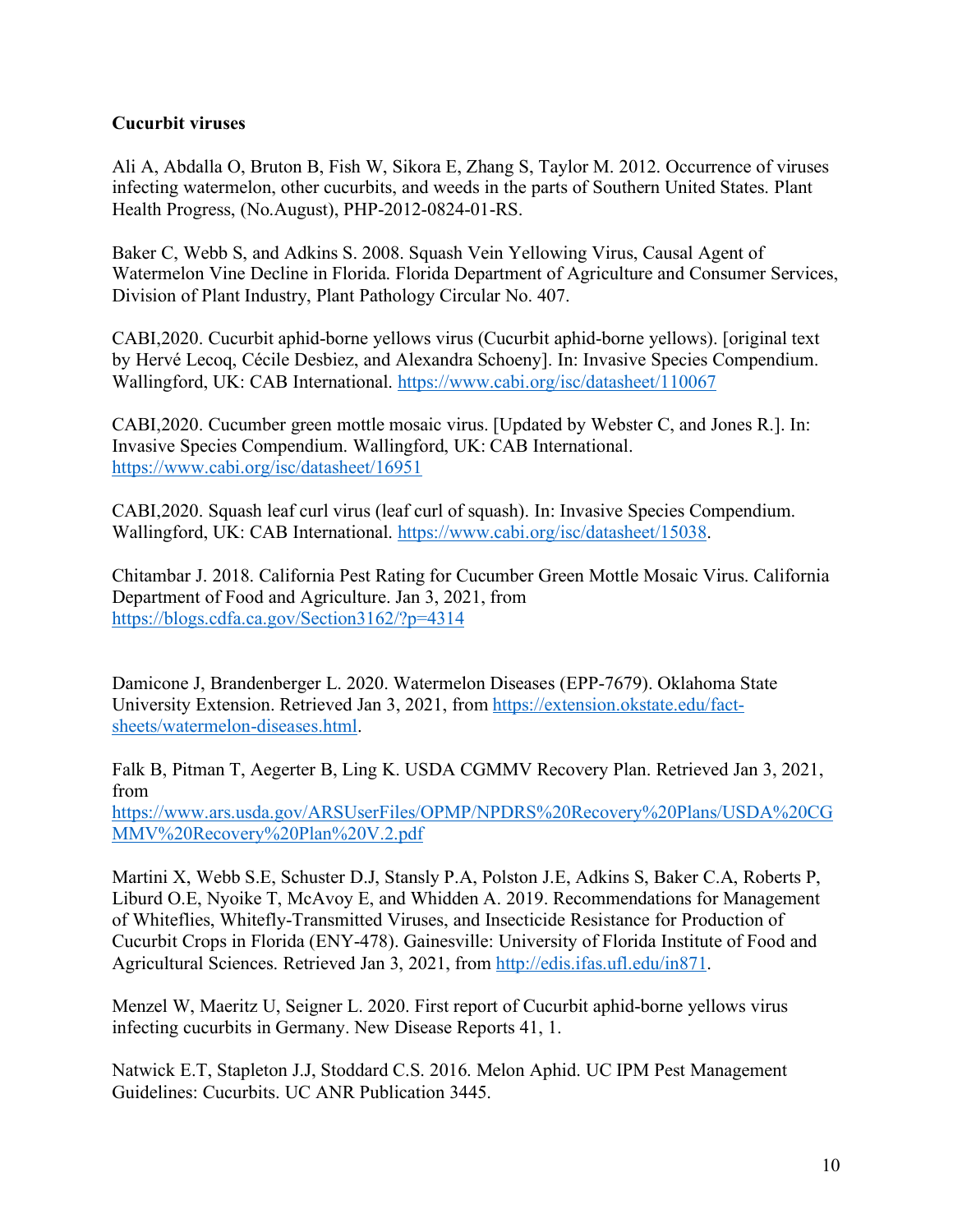Natwick E.T, Stapleton J.J, Stoddard C.S. 2016. Whiteflies. UC IPM Pest Management Guidelines: Cucurbits. UC ANR Publication 3445.

Roberts P. 2018. 2018 Florida Plant Disease Management Guide: Squash (PDMG-V3-49). Gainesville: University of Florida Institute of Food and Agricultural Sciences. Retrieved Jan 3, 2021, from https://edis.ifas.ufl.edu/pg055.

Roberts P. 2018. 2018 Florida Plant Disease Management Guide: Watermelon (PDMG-V3-55). Gainesville: University of Florida Institute of Food and Agricultural Sciences. Retrieved Jan 3, 2021, from https://edis.ifas.ufl.edu/pg060.

Squash Leaf Curl Virus In Cucurbits. Seminis. Retrieved Jan 3, 2021, from https://www.seminisus.com/resources/agronomic-spotlights/squash-leaf-curl-virus-incucurbits/#:~:text=THE%20PATHOGEN,leaf%20curl%20virus%20(SLCV).&text=The%20mos t%20severe%20losses%20from,and%20melon%20are%20usually%20minor.

Syngenta. Potyvirus resistant cucurbit plants. Retrieved Jan 3, 2021, from https://www.traitability.com/native-trait/potyvirus-cucurbits.

Webb S.E, Liburd O.E, Nyoike T.W, Akad F, and Polston J.E. 2020. Whitefly-Transmitted Cucurbit Leaf Crumple Virus in Florida (ENY-477). Gainesville: University of Florida Institute of Food and Agricultural Sciences. Retrieved Jan 3, 2021, from http://edis.ifas.ufl.edu/in716.

## **Required and Recommended Textbooks:**

Although there is no required textbook, students are expected to read all the reading materials provided by the instructor, which will include review and research articles. Those will be provided in electronic format. Among those materials will be papers selected specifically for in class discussions that students are expected to study in details in order to actively participate in discussions.

## Recommended textbooks:

Hull R. Comparative plant virology. Academic press; 2009 Mar 10.

Hull R. Plant virology. Academic press; 2013 Oct 31.

## **Grading:**

Exams – Exam I (20% of student's grade); Exam II (25% of grade)

Quizzes – 10%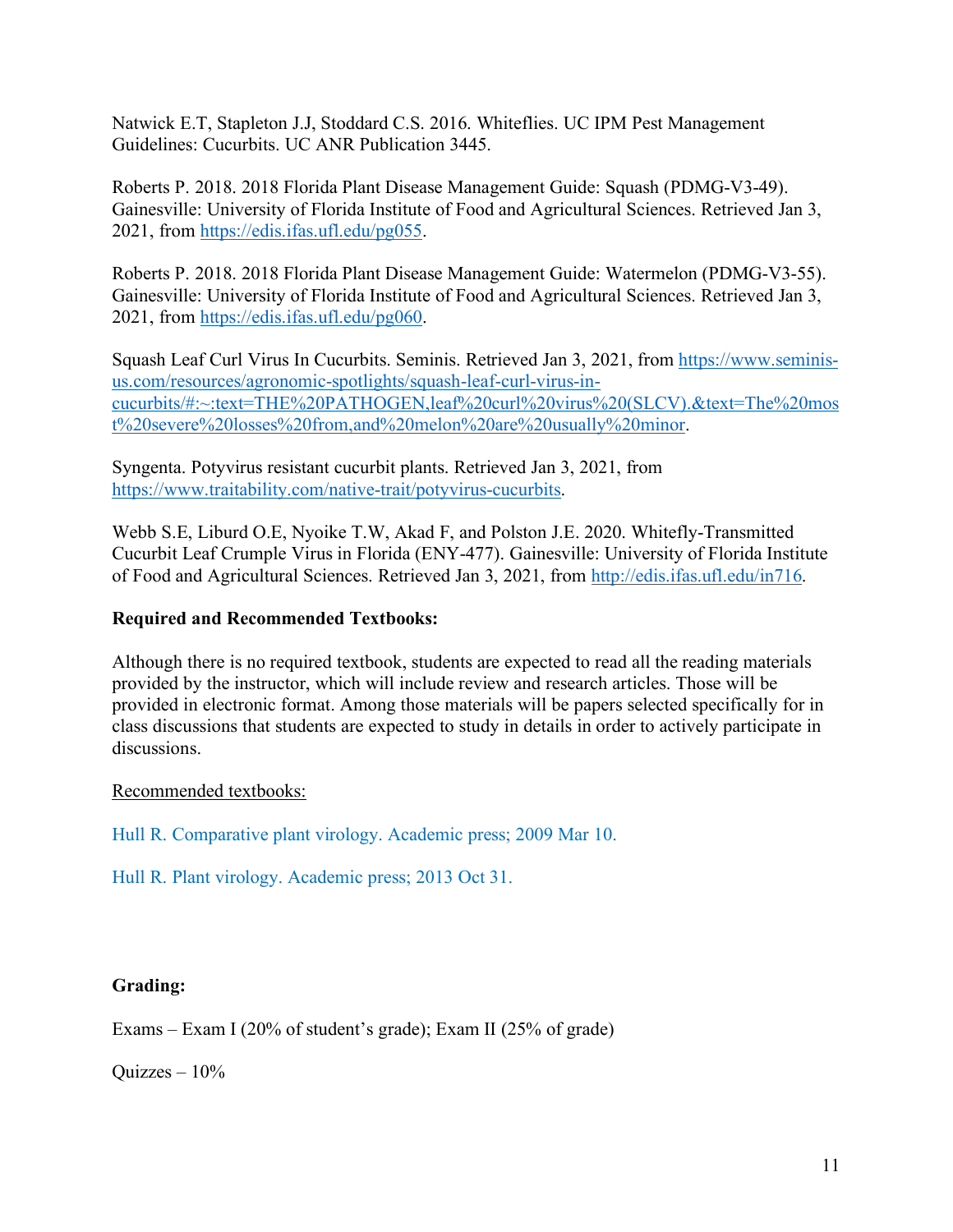Presentation on "Virus Case Study" (30% of grade)

Participation in class discussions and labs (15% of grade)

## **Grading Scale:**

93-100% A 90-92% A-86-89% B+ 83-85% B 80-82% B-76-79% C+ 73-75% C 70-72% C-66-69% D+ 63-65% D 60-62% D-Below 60% E

Detailed and up-to-date information on UF grades and grading policies can be found at

https://catalog.ufl.edu/ugrad/current/regulations/info/grades.aspx 

# **Attendance and Make-up Policy:**

Students are expected to attend all course lectures, discussions, and labs as well as complete required assignments on time. Students should arrive to the class on time. No cell phone use is allowed in the class. Along with the fact that these are firm requirements for participating in the course, the ability to fulfill these expectations reflects your professional characteristics. If you unable to attend a class due to illness or an emergency, you must notify the instructor as soon as possible, preferably prior to the scheduled class. If you miss an exam for a valid and documented reason, a make-up exam will be scheduled with permission from the instructor. These requirements for class attendance and make-up exams, assignments, and other work in this course are consistent with university policies that can be found at:

## https://catalog.ufl.edu/ugrad/current/regulations/info/attendance.aspx

## **Accommodations for Students with Disabilities**

The Disability Resource Center coordinates the needed accommodations of students with disabilities. This includes registering disabilities, recommending academic accommodations within the classroom, accessing special adaptive computer equipment, providing interpretation services and mediating faculty-student disability related issues. The respective students should first register with the Disability Resource Center at 0001 Reid Hall, 352-392-8565, www.dso.ufl.edu/drc/ and provide appropriate documentation.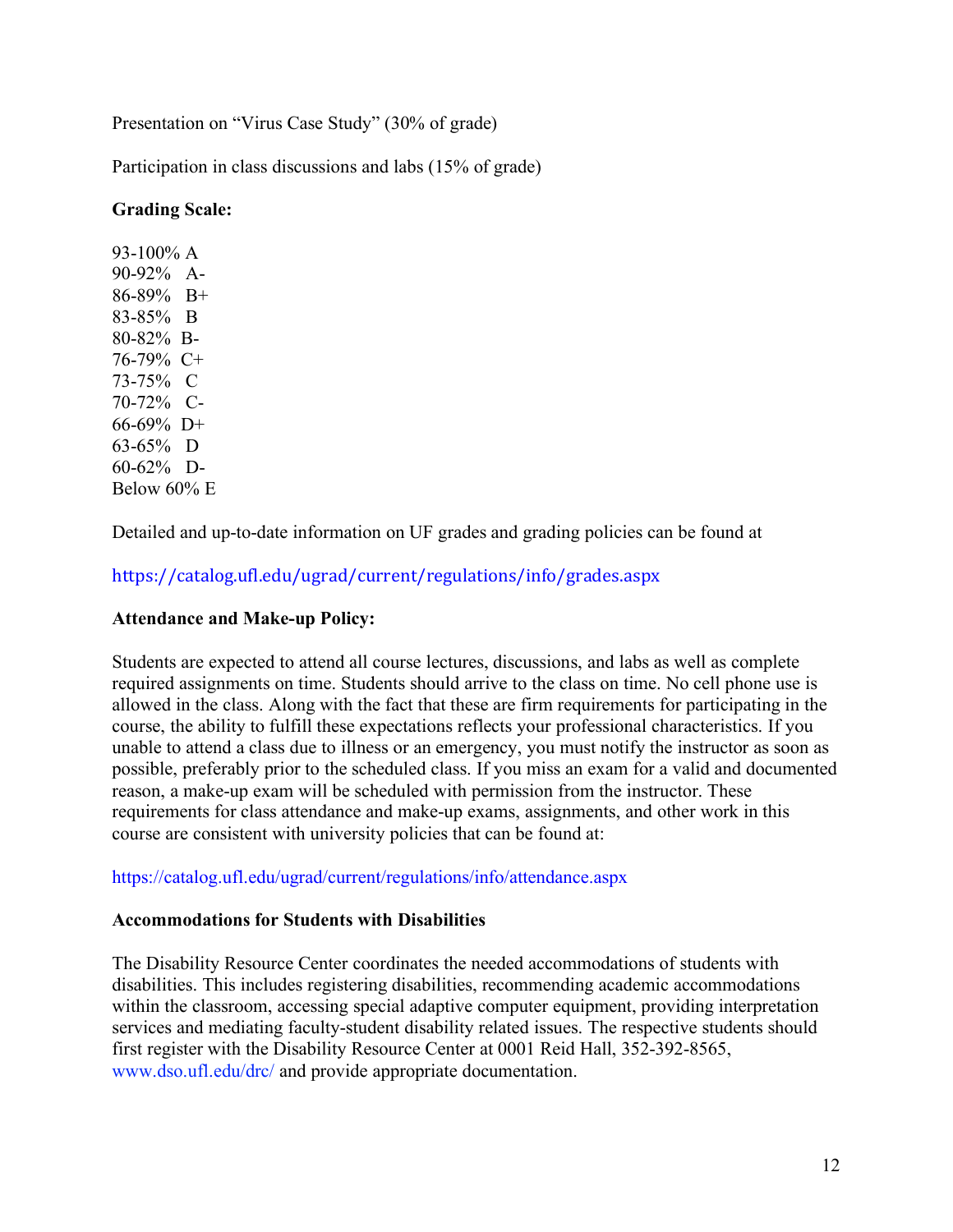#### **On-line course evaluation:**

According to the UF Policy on Course Syllabi, "students are expected to provide feedback on the quality of instruction in this course by completing online evaluations at https://evaluations.ufl.edu. Evaluations are typically open during the last two or three weeks of the semester, but students will be given specific times when they are open. Summary results of these assessments are available to students at https://evaluations.ufl.edu/results/."

## **Materials and supplies fees:**

\$35; the fees are used to purchase materials for the laboratory exercises.

## **Academic Honesty**

As a student enrolled at the UF, you committed yourself to the highest standards of honesty and integrity required by the honor code. You are expected to be consistent with this commitment. The following is the UF Honor Pledge: "We, the members of the University of Florida community, pledge to hold ourselves and our peers to the highest standards of honesty and integrity." As it is stated by the UF student honor code, "all work submitted for credit by students at the university, the following pledge is either required or implied: On my honor, I have neither given nor received unauthorized aid in doing this assignment. The university requires all members of its community to be honest in all endeavors. A fundamental principle is that the whole process of learning and pursuit of knowledge is diminished by cheating, plagiarism and other acts of academic dishonesty. In addition, every dishonest act in the academic environment affects other students adversely, from the skewing of the grading curve to giving unfair advantage for honors or for professional or graduate school admission. Therefore, the university will take severe action against dishonest students. Students should report any condition that facilitates dishonesty to the instructor, department chair, college dean, Student Honor Council or Student Conduct and Conflict Resolution in the Dean of Students Office." (Source: 2013-2014 Undergraduate Catalog).

It is expected that you will complete all work independently unless the assignment is designed as a group project as explicitly indicated by the instructor.

This policy will be firmly upheld at all times during this course. For more information regarding academic honesty and student responsibilities, please see:

#### http://www.dso.ufl.edu/sccr/process/student-conduct-honor-code/

## **Software Use:**

All faculty, staff and students of the university are required and expected to obey the laws and legal agreements governing software use. Failure to do so can lead to monetary damages and/or criminal penalties for the individual violator. Because such violations are also against university policies and rules, disciplinary action will be taken as appropriate.